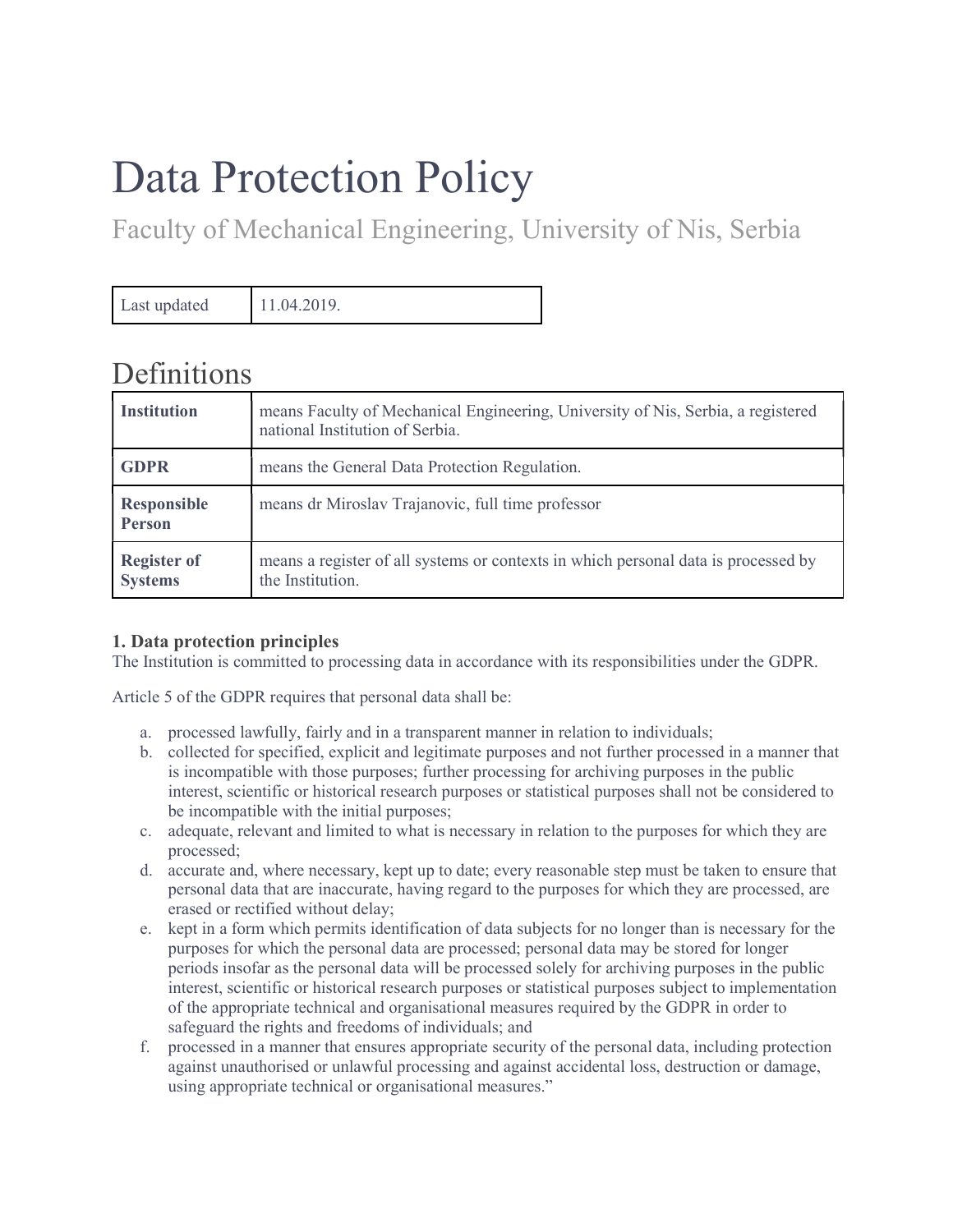### 2. General provisions

- a. This policy applies to all personal data processed by the Institution.
- b. The Responsible Person shall take responsibility for the Institution's ongoing compliance with this policy.
- c. This policy shall be reviewed at least annually.
- d. The Institution shall register with the Information Commissioner's Office as an organisation that processes personal data.

#### 3. Lawful, fair and transparent processing

- a. To ensure its processing of data is lawful, fair and transparent, the Institution shall maintain a Register of Systems.
- b. The Register of Systems shall be reviewed at least annually.
- c. Individuals have the right to access their personal data and any such requests made to the Institution shall be dealt with in a timely manner.

#### 4. Lawful purposes

- a. All personalized data processed by the Institution must be done on one of the following lawful bases: consent, contract, legal obligation, vital interests, public task or legitimate interests (see ICO guidance for more information).
- b. The Institution shall note the appropriate lawful basis in the Register of Systems.
- c. Where consent is relied upon as a lawful basis for processing data, evidence of opt-in consent shall be kept with the personal data.
- d. Where communications are sent to individuals based on their consent, the option for the individual to revoke their consent should be clearly available and systems should be in place to ensure such revocation is reflected accurately in the Institution's systems.

#### 5. Data minimisation

- a. The Institution shall ensure that personal data are adequate, relevant and limited to what is necessary in relation to the purposes for which they are processed.
- b. Personal data including emails will not be published to third parties.
- c. The Institution shall ensure that only anonymous data will be made available to the third parties.

#### 6. Accuracy

- a. The Institution shall take reasonable steps to ensure personal data is accurate.
- b. Where necessary for the lawful basis on which data is processed, steps shall be put in place to ensure that personal data is kept up to date.

#### 7. Archiving / removal

- a. To ensure that personal data is kept for no longer than necessary, the Institution shall put in place an archiving policy for each area in which personal data is processed and review this process annually.
- b. The archiving policy shall consider what data should/must be retained, for how long, and why.

#### 8. Security

- a. The Institution shall ensure that personal data is stored securely using modern software that is kept-up-to-date.
- b. Access to personal data shall be limited to personnel who need access and appropriate security